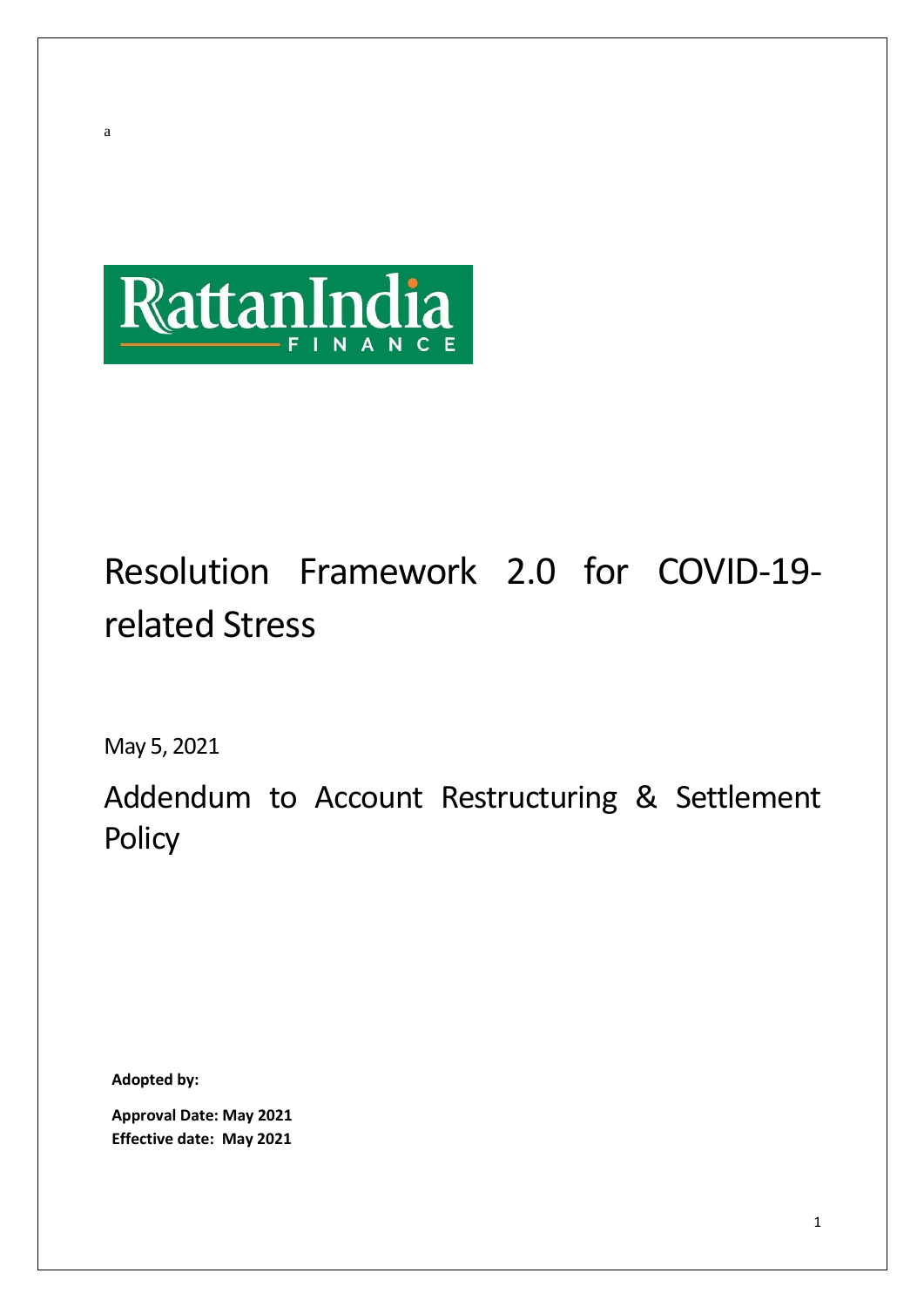## Table of Content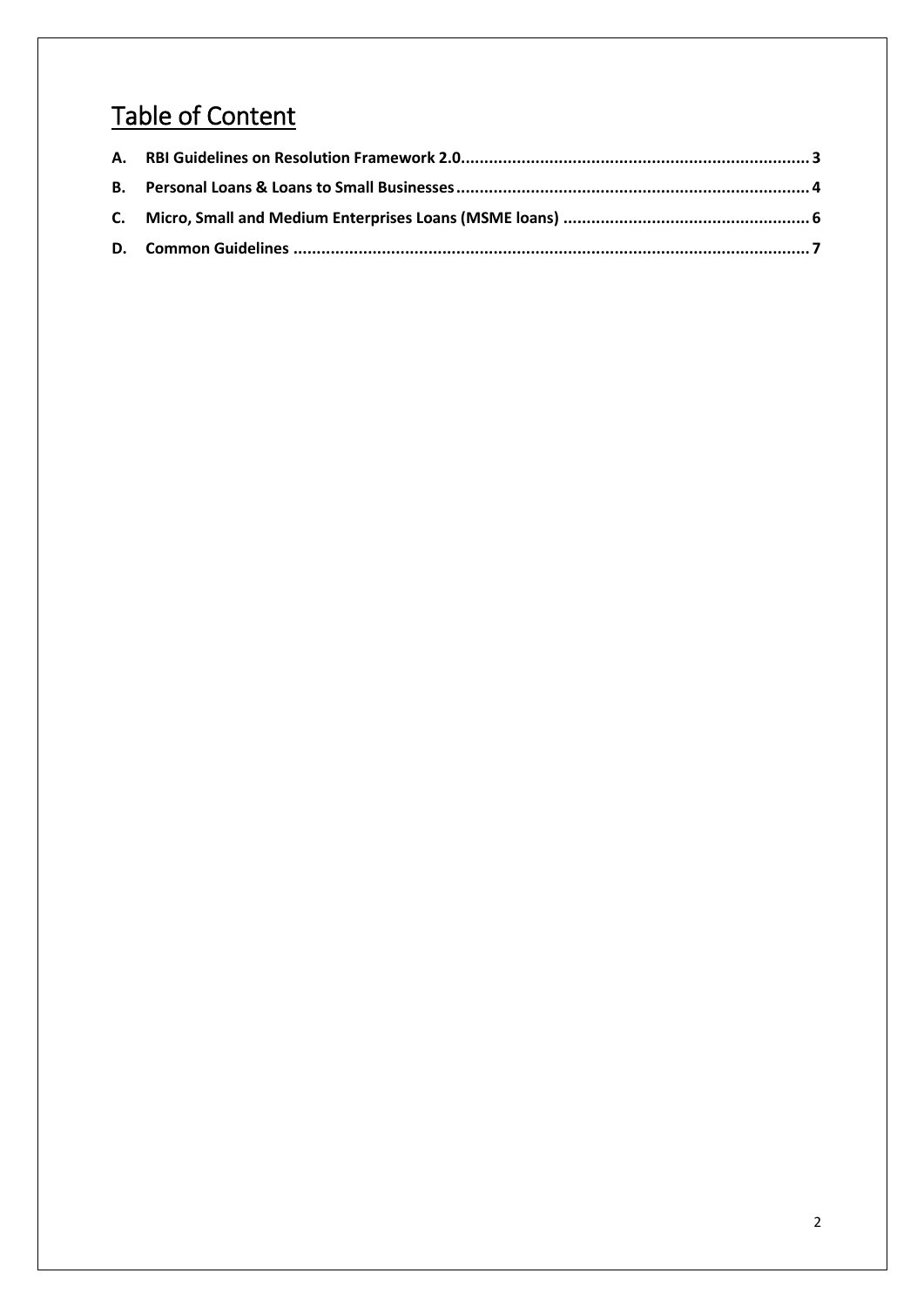## <span id="page-2-0"></span>**A. RBI Guidelines on Resolution Framework 2.0**

#### **1 Overview**

The resurgence of Covid-19 pandemic in India in 2021 and the consequent containment measures to check the spread of the pandemic may impact the recovery process and create new uncertainties in India. With the objective of alleviating the potential stress on borrowers, Reserve Bank of India (RBI) on *5 th May 2021* vide notification **RBI/2021-22/31 & 32** *DOR.STR.REC.12/21.04.048/2021-22* has decided to extend Resolution Framework 2.0 for Individuals, Small Businesses and MSME borrowers. These set of measures are broadly in line with the contours of the Resolution Framework - 1.0 permitted in circular **RBI/2020-21/16 & 17** *DOR.No.BP.BC/4/21.04.048/2020-21* dated *6 th August 2020* to viable Individual Borrowers, MSME entities & Large Corporate Borrowers on account of the fallout of COVID 19 with some modifications. The said policy is an addendum and an extension to Board approved *Account Restructuring & Settlement Policy dated 11th September 2020* for RattanIndia Finance Pvt. Ltd (RFIN).

#### **2 Highlights of the Scheme**

- a) Restructuring scheme is only available to borrowers which are facing stress on account of COVID-19.
- b) The framework shall not be available for exposures to financial sector entities regulated by RBI, SEBI, IRDA, Pension find regulated authority etc., Central and State governments, Local government bodies and any Body corporate established by an act of parliament or State legislature.
- c) Exposures of lending institutions to financial service providers
- d) Accounts which do not fulfil the required eligibility conditions to be considered for resolution under this framework may continue to be considered for resolution under the Prudential Framework (Prudential framework for resolution of stressed assets direction 2019, dated June 7,2019)
- e) The approach under the Resolution Framework 2.0 guidelines is split across 2 sections:
	- i. Personal Loans & Loans to Small Businesses (refer Section B)
	- ii. MSME Loans (refer Section C)

#### **3 Common Eligibility Criteria for all Sections stated below**

- a) The resolution under this facility is extended only to borrowers having stress on account of COVID19.
- b) Borrowers who were in default for not more than 90 days as on March 31st, 2021 will be eligible for such restructuring. The Borrowers account was "Standard" as on March 31st, 2021.
- c) All other stressed accounts will have to follow Prudential framework of June 2019 (RBI/2018-19/ 203 DBR.No.BP.BC.45/21.04.048/2018-19) for resolution.

#### **4 Other notable points**

- a) Resolution under this framework may be invoked not later than September 30, 2021 and must be implemented within 90 days from the date of invocation.
- b) The resolution process under this window shall be treated as invoked when RFIN and the borrower agree to proceed with the efforts towards finalising a resolution plan to be implemented in respect of such borrower.
- c) In respect of applications received by RFIN from their customers for invoking resolution process under this window, the assessment of eligibility for resolution shall be completed, and the decision on the application shall be communicated in writing to the applicant by RFIN within 30 days of receipt of such applications.
- d) The decision to invoke the resolution process under this window shall be taken by RFIN independent of invocation decisions taken by other lending institutions, if any, having exposure to the same borrower.
- e) The resolution plan can be implemented only if all the following conditions are met: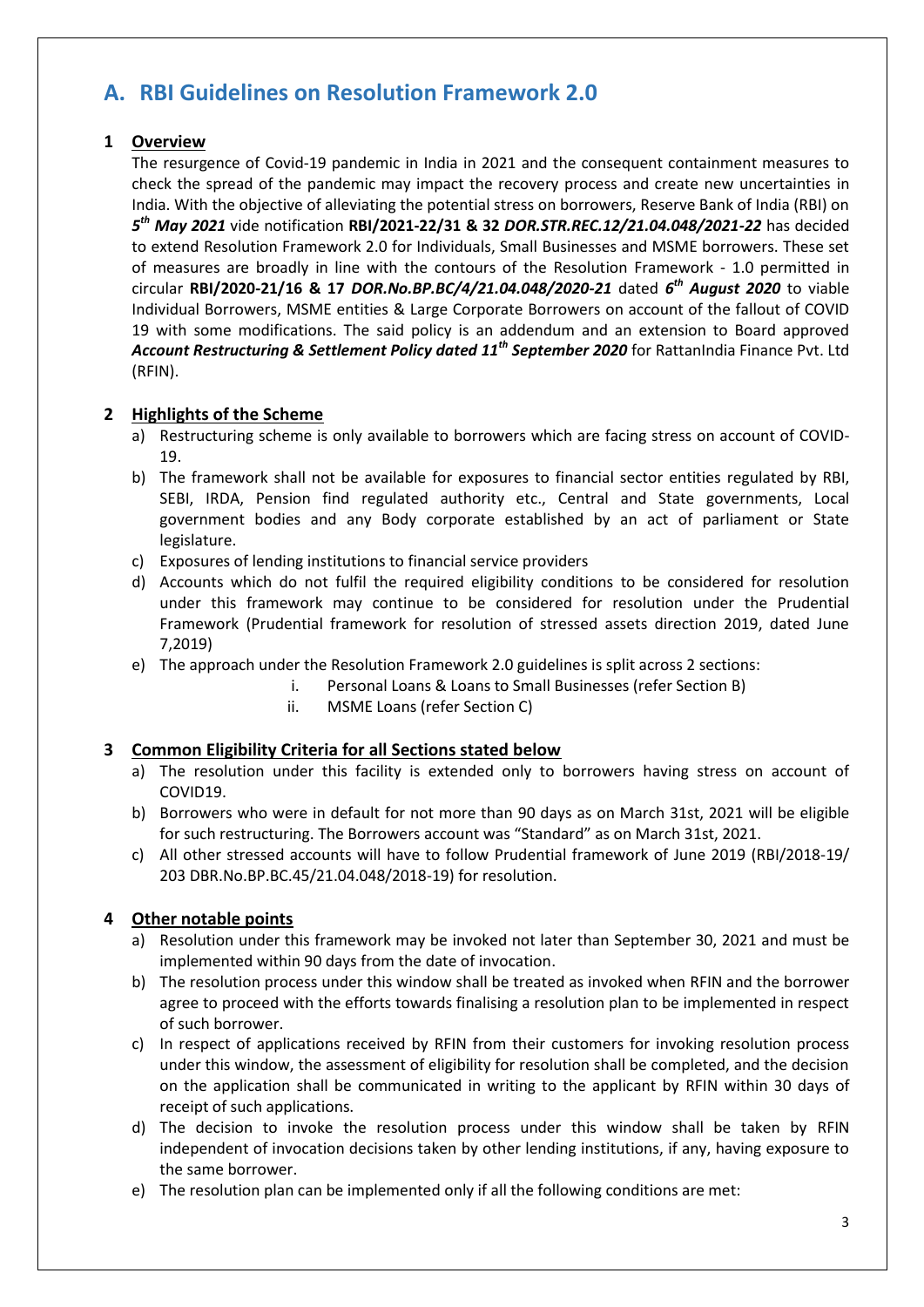- all related documentation, including execution of necessary agreements between RFPL and borrower and collaterals provided, if any, are completed by RFPL in consonance with the resolution plan being implemented.
- the changes in the terms of conditions of the loans get duly reflected in the books of RFPL and,
- borrower is not in default with RFPL as per the revised terms.

## <span id="page-3-0"></span>**B. Personal Loans & Loans to Small Businesses**

#### **1. Coverage**

This section is applicable to following borrowers which shall be eligible for Resolution Framework 2.0:

- a) Individuals who have availed of personal loans (as defined in the Circular DBR.No.BP.BC.99/08.13.100/2017-18 dated January 4, 2018 on "XBRL Returns – Harmonization of Banking Statistics"), excluding the credit facilities provided by RFIN to their own personnel / staff.
- b) Individuals who have availed of loans and advances for business purposes and to whom the lending institutions have aggregate exposure of not more than Rs.25 crore as on March 31, 2021.
- c) Small businesses, including those engaged in retail and wholesale trade, other than those classified as micro, small and medium enterprises as on March 31, 2021, and to whom the lending institutions have aggregate exposure of not more than Rs.25 crore as on March 31, 2021.
- d) Provided further that the borrower accounts should not have availed of any resolution in terms of the Resolution Framework – 1.0 subject to the special exemption mentioned in Clause 5 below.

Personal Loans & Loans to Small Businesses are covered under the said category:

Personal Loans for the said section refer to loans given to Individuals and consists of:

- a) Consumer credit *(refer below for inclusions)*
- b) E-Bikes

Consumer Credit for the said section is further defined as loans given to individuals, which includes:

- a) Loans for consumer durables
- b) Credit card receivables
- c) Personal loans secured by gold, gold jewellery, immovable property, fixed deposits (including FCNR(B)), shares and bonds, etc., (other than for business / commercial purposes)
- d) Personal Loans to professionals (excluding loans for business purposes)
- e) Loans given for other consumptions purposes (e.g., social ceremonies, etc.)

Therefore, from RFPL perspective, section B is applicable to

- a) Personal Loans customer (Salaried Individual borrowers)
- b) Consumer Vehicles (E-Bikes) borrowers
- c) Salaried LAP Individual borrowers
- d) NON MSME Business Loans and LAP borrowers and to whom RFIN have aggregate exposure of not more than Rs.25 crore as on March 31, 2021.

Therefore, with reference to RFPL, Personal Loan & Small Businesses would comprise of – Salaried Personal loans (excluding loans given to employees), CV (E-bikes) and Non MSME BL and LAP borrowers. Therefore, restructuring proposals from these product lines can be evaluated under the Resolution Framework 2.0 guidelines.

#### **2. Resolution Plan terms:**

- a) The resolution plans implemented under this window may inter alia include rescheduling of payments, conversion of any interest accrued or to be accrued into another credit facility, revisions in working capital sanctions, granting of moratorium etc. based on an assessment of income streams of the borrower.
- b) However, compromise settlements are not permitted as a resolution plan for this purpose.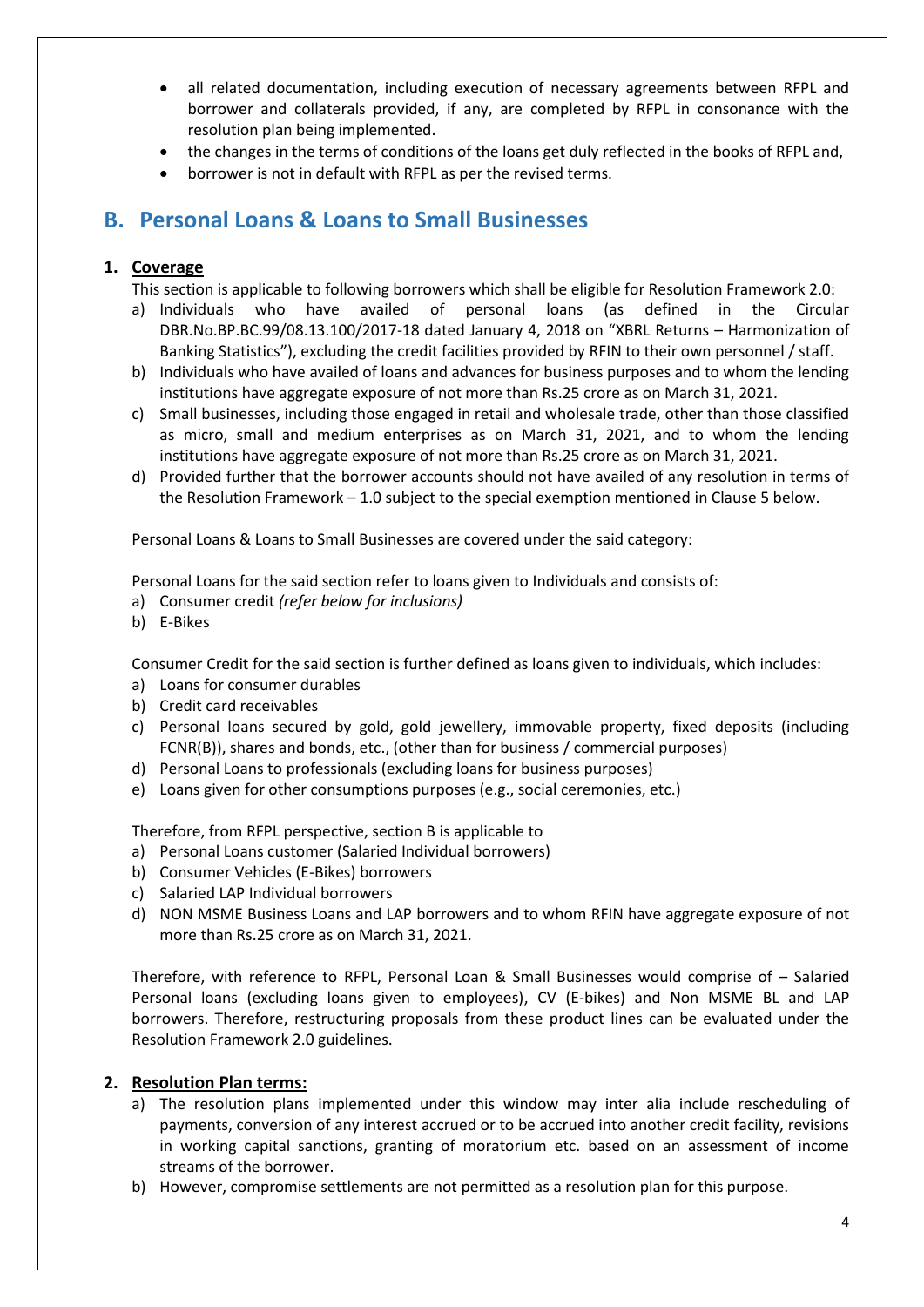- c) The moratorium period, if granted, may be for a maximum of two years, and shall come into force immediately upon implementation of the resolution plan.
- d) The extension of the residual tenor of the loan facilities may also be granted to borrowers, with or without payment moratorium.
- e) The overall cap on extension of residual tenor, inclusive of moratorium period if any permitted, shall be two years.
- f) The resolution plan may also provide for conversion of a portion of the debt into equity or other marketable, non-convertible debt securities issued by the borrower, wherever applicable, and the same shall be governed in terms of clause 5 (ii) to (iv) of the Addendum to Board Approved Policy on Account Restructuring & Settlement Policy approved by Board on  $11<sup>th</sup>$  September 2020.

#### **3. Asset Classification**

- a) If a resolution plan is implemented in adherence to the provisions of this policy, the asset classification of borrowers' accounts classified as Standard may be retained as such upon implementation, whereas the borrowers' accounts which may have slipped into NPA between invocation and implementation may be upgraded as Standard, as on the date of implementation of the resolution plan.
- b) The subsequent asset classification for such exposures will be governed by the criteria laid out in the *Master Circular - Prudential norms on Income Recognition, Asset Classification and Provisioning pertaining to Advances dated July 1, 2015* or other relevant instructions as applicable ("extant IRAC norms").
- c) In respect of borrowers where the resolution process has been invoked, RFIN is permitted to sanction additional finance even before implementation of the plan in order to meet the interim liquidity requirements of the borrower. This facility of additional finance may be classified as 'Standard' till implementation of the plan regardless of the actual performance of the borrower in the interim.
- d) However, if the resolution plan is not implemented within the stipulated timelines, the asset classification of the additional finance sanctioned will be as per the actual performance of the borrower with respect to such additional finance or performance of the rest of the credit facilities, whichever is worse.

#### **4. Provisions & Reversal of Provisions**

- a) RFIN shall keep provisions from the date of implementation, which are higher of the provisions held as per the extant IRAC norms immediately before implementation, or 10 percent of the renegotiated debt exposure of RFIN post implementation (residual debt).
- b) Residual debt, for this purpose, will also include the portion of non-fund-based facilities that may have devolved into fund-based facilities after the date of implementation.
- c) Provisions under this facility will be revered once the monitoring period as stated below is completed:
	- 50% of the above provisions may be written back upon the borrower paying at least 20 per cent of the residual debt without slipping into NPA post implementation of the plan.
	- Remaining 50% may be written back upon the borrower paying another 10 per cent of the residual debt without slipping into NPA subsequently.
- d) Provided that in respect of exposures other than personal loans, the above provisions shall not be written back before one year from the commencement of the first payment of interest or principal (whichever is later) on the credit facility with longest period of moratorium.
- e) The provisions required to be maintained under this window, to the extent not already reversed, shall be available for the provisioning requirements when any of the accounts, where a resolution plan had been implemented, is subsequently classified as NPA.

#### **5. Convergence of the norms for loans resolved previously:**

a) In cases of loans of borrowers specified in Clause 1 of Part B above where resolution plans had been implemented in terms of the Resolution Framework – 1.0, and where the resolution plans had permitted no moratorium or moratorium of less than two years and / or extension of residual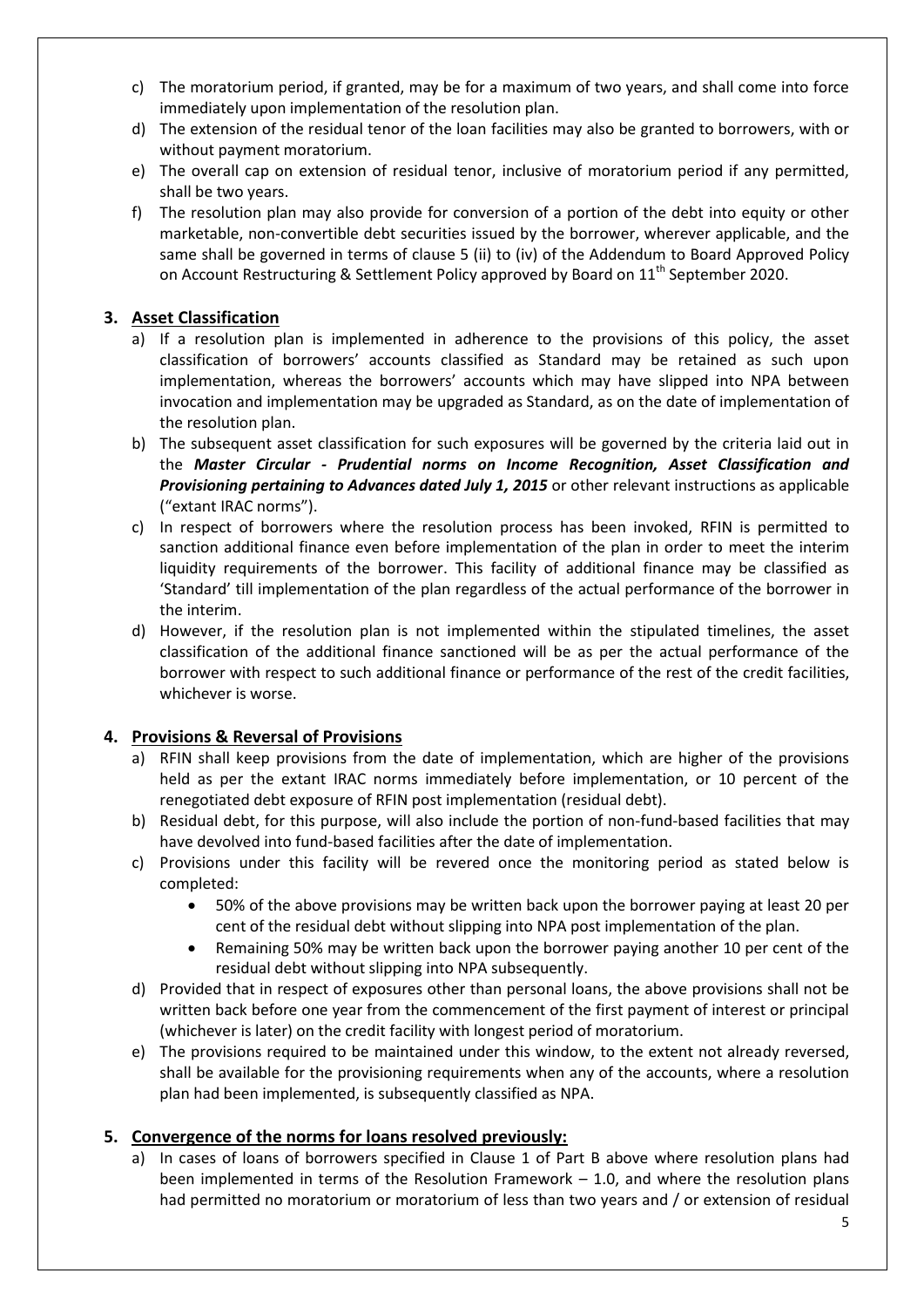tenor by a period of less than two years, RFIN is permitted to use this window to modify such plans only to the extent of increasing the period of moratorium / extension of residual tenor subject to the caps in Clause 2 (C) of Part B above, and the consequent changes necessary in the terms of the loan for implementing such extension.

- b) The overall caps on moratorium and / or extension of residual tenor granted under Resolution Framework – 1.0 and this framework combined, shall be two years.
- c) This modification shall also follow the timelines specified in Clauses 4 of Part A above. For loans where modifications are implemented in line with this clause, the instructions regarding asset classification and provisioning shall continue to be as per the Resolution Framework  $-1.0$ .

#### **6. Working capital support for small businesses where resolution plans were implemented previously:**

- a) In respect of borrowers specified at sub-clauses (b) and (c) of Clause 1 of Part B above where resolution plans had been implemented in terms of the Resolution Framework – 1.0, RFIN is permitted, as a one-time measure, to review the working capital sanctioned limits and / or drawing power based on a reassessment of the working capital cycle, reduction of margins, etc. without the same being treated as restructuring.
- b) The decision with regard to above shall be taken by RFIN by September 30, 2021, with the margins and working capital limits being restored to the levels as per the resolution plan implemented under Resolution Framework – 1.0, by March 31, 2022.
- c) The above measures shall be contingent on RFIN satisfying itself that the same is necessitated on account of the economic fallout from COVID-19. Further, accounts provided relief under these instructions shall be subject to subsequent supervisory review with regard to their justifiability on account of the economic fallout from COVID-19.

## <span id="page-5-0"></span>**C. Micro, Small and Medium Enterprises Loans (MSME loans)**

#### **1. Coverage**

The said section is not applicable to MSME customers whose aggregate exposure (including non-fundbased facilities, of banks and NBFCs to the borrower exceeds ₹25 crores as on March 31, 2021.

Therefore, from RFPL perspective, section C is applicable to following products:

- a) Business Loans MSME customers (Individual / Non- Individual borrowers)
- b) Small Business Loans MSME customers (Individual / Non-Individual borrowers)
- c) Loan Against Property MSME customers (Individual / Non-Individual borrowers)

#### **2. Eligibility Criteria for Restructuring of MSME Loans:**

- a) The borrower should be classified as a micro, small or medium enterprise as on March 31, 2021 in terms of the Gazette Notification S.O. 2119 (E) dated June 26, 2020.
- b) The borrowing entity is GST-registered on the date of implementation of the restructuring. However, this condition will not apply to MSMEs that are exempt from GST-registration. This shall be determined on the basis of exemption limit obtaining as on March 31, 2021.
- c) The aggregate exposure, including non-fund-based facilities, of all lending institutions to the borrower does not exceed ₹25 crore as on March 31, 2021.
- d) The borrower's account was not restructured in terms of the circulars *DOR.No.BP.BC/4/21.04.048/2020-21 dated August 6, 2020*; *DOR.No.BP.BC.34/21.04.048/2019-20 dated February 11, 2020; or DBR.No.BP.BC.18/21.04.048/2018-19 dated January 1, 2019*  (collectively referred to as MSME restructuring circulars).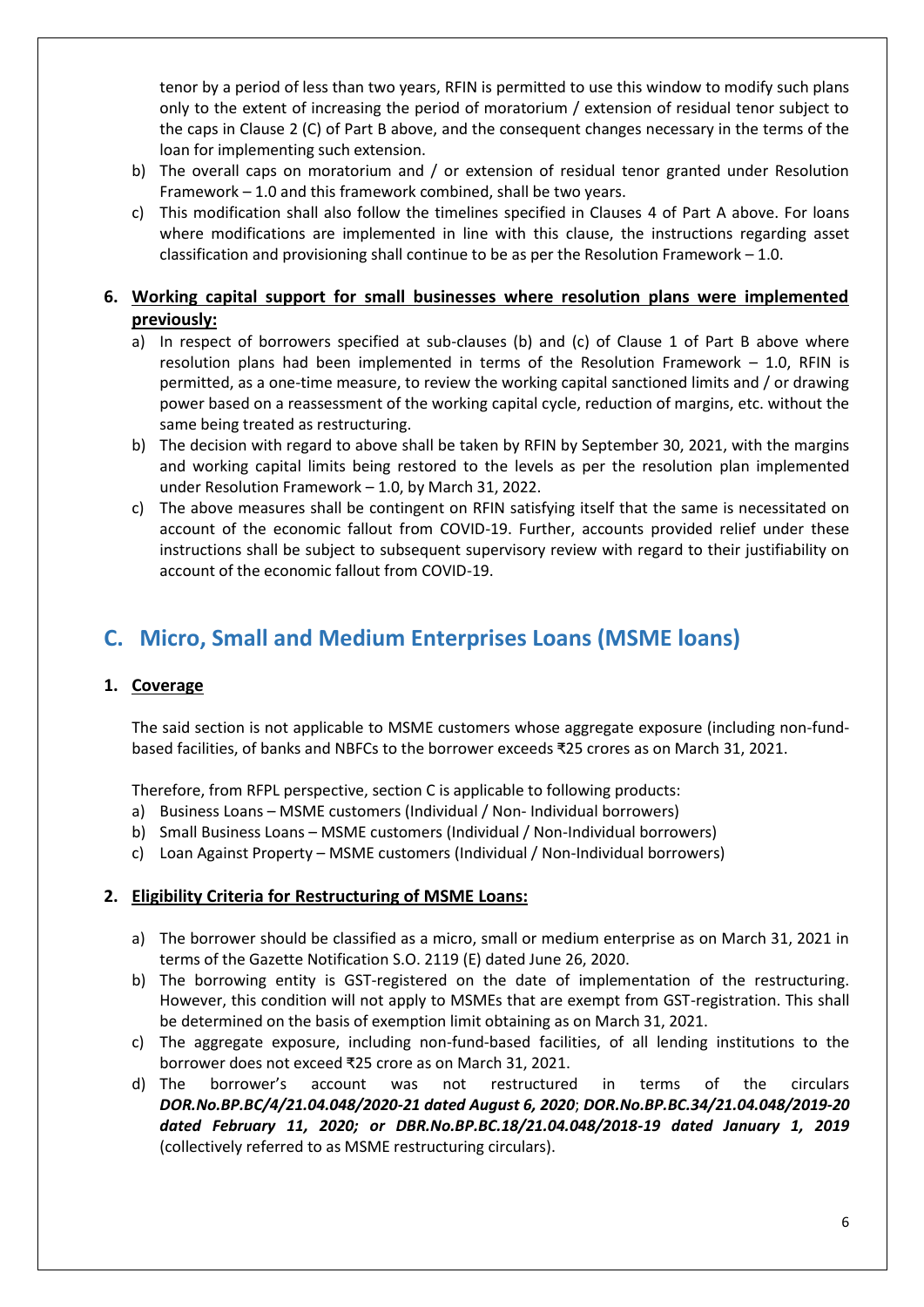e) If the borrower is not registered in the Udyam Registration portal, such registration shall be required to be completed before the date of implementation of the restructuring plan for the plan to be treated as implemented.

#### **3. Resolution Plan terms:**

- a) The resolution plans implemented under this window may inter alia include rescheduling of payments, conversion of any interest accrued or to be accrued into another credit facility, revisions in working capital sanctions, granting of moratorium etc. based on an assessment of income streams of the borrower.
- b) However, compromise settlements are not permitted as a resolution plan for this purpose.
- c) The moratorium period, if granted, may be for a maximum of two years, and shall come into force immediately upon implementation of the resolution plan.
- d) The extension of the residual tenor of the loan facilities may also be granted to borrowers, with or without payment moratorium.
- e) The overall cap on extension of residual tenor, inclusive of moratorium period if any permitted, shall be two years.

#### **4. Asset Classification:**

- a) The restructuring for above stated eligible Standard accounts is allowed without a downgrade in the asset classification i.e. account will continue to retain standard asset classification after implementation of the plan.
- b) Asset classification of borrowers classified as standard may be retained as such, whereas the accounts which may have slipped into NPA category between April 1, 2021 and date of implementation may be upgraded as 'standard asset', as on the date of implementation of the restructuring plan. The asset classification benefit will be available only if the restructuring is done as per provisions of the RBI circular and policy.

#### **5. Provisions & Reversal of Provisions:**

For accounts restructured under these guidelines, RFPL shall maintain provision of 10% of the residual debt of the borrower.

#### **6. Working capital support for MSME Borrowers where resolution plans were implemented previously:**

- a) In respect of accounts of borrowers which were restructured in terms of the MSME restructuring circulars, RFIN is permitted, as a one-time measure, to review the working capital sanctioned limits and / or drawing power based on a reassessment of the working capital cycle, reduction of margins, etc. without the same being treated as restructuring.
- b) The decision with regard to above shall be taken by RFIN by September 30, 2021.
- c) The reassessed sanctioned limit / drawing power shall be subject to review by RFIN at least on a half yearly basis and the renewal / reassessment at least on an annual basis. The annual renewal/reassessment shall be expected to suitably modulate the limits as per the then-prevailing business conditions.
- d) The above measures shall be contingent on RFIN satisfying itself that the same is necessitated on account of the economic fallout from Covid-19. Further, accounts provided relief under these instructions shall be subject to subsequent supervisory review with regard to their justifiability on account of the economic fallout from Covid-19.

### <span id="page-6-0"></span>**D. Common Guidelines**

#### **1. System Tagging & Monitoring**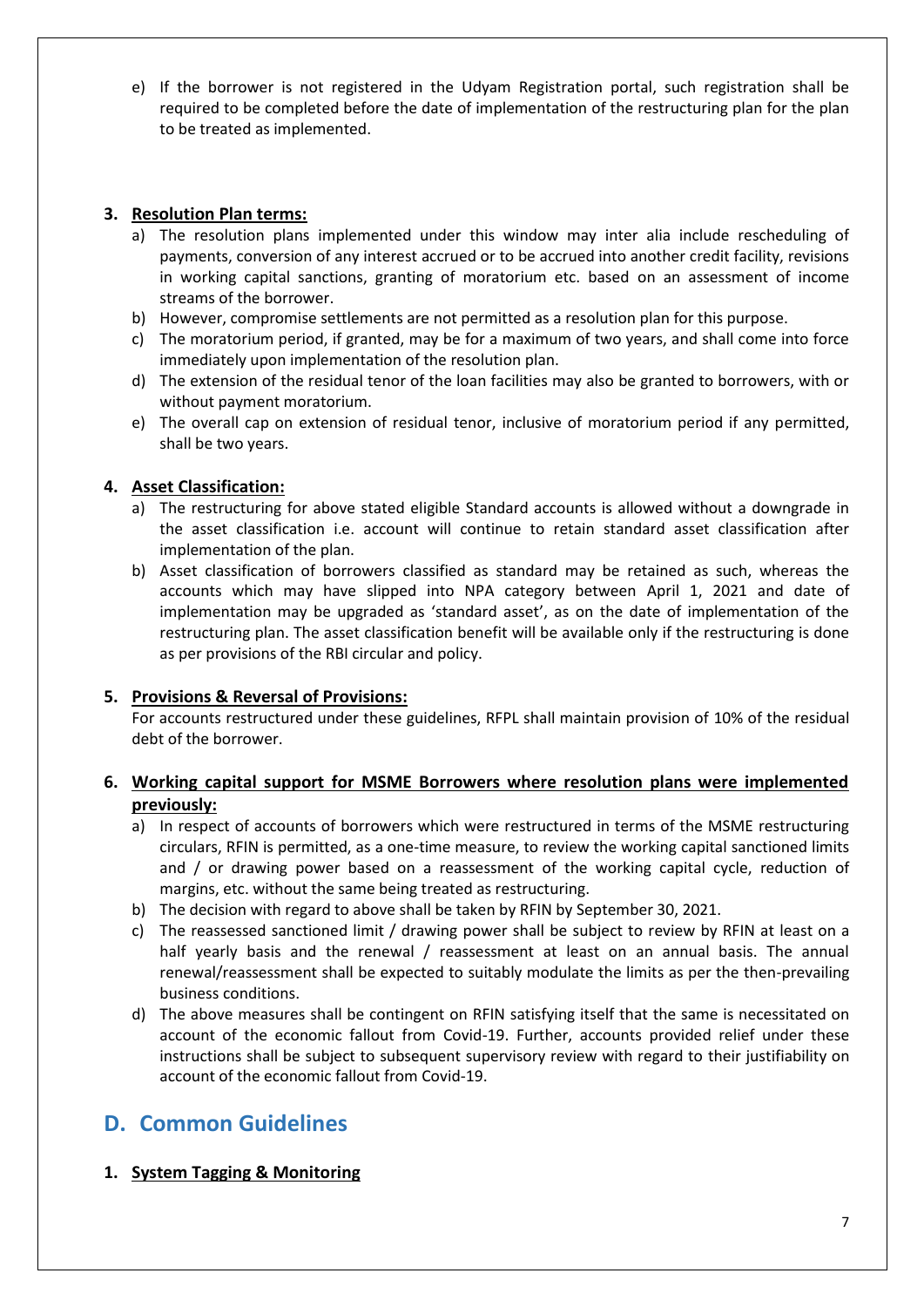All restructured accounts under this policy will need to be tagged separately on system for reporting and monitoring. Performance to be tracked for compliance and Portfolio MIS to have separate section for re-write and re-age.

#### **2. Disclosures**

- a) For Personal Loans & Loans to Small Businesses:
	- The resolution plans implemented in terms of Part B of this policy should also be included in the continuous disclosures required as per Format-B prescribed in the Resolution Framework – 1.0.
	- The number of borrower accounts where modifications were sanctioned and implemented in terms of Clause 5 & 6 of Part B above, and the aggregate exposure of RFIN to such borrowers may also be disclosed on a quarterly basis, starting from the quarter ending June 30, 2021.
	- RFIN is required to publish in annual financial statements the required disclosures in their annual financial statements, along with other prescribed disclosures as per the format prescribed in Format-X in their financial statements for the quarters ending September 30, 2021 and December 31, 2021.
	- The credit reporting by RFIN in respect of borrowers where the resolution plan is implemented under Part B of this window shall reflect the "restructured due to COVID19" status of the account. The credit history of the borrowers shall consequently be governed by the respective policies of the credit information companies as applicable to accounts that are restructured.

| SI.<br>No.   | <b>Description</b>                                                                                    | <b>Individual Borrowers</b><br><b>Personal Loans Business Loans</b> | <b>Small</b><br><b>Business</b> |
|--------------|-------------------------------------------------------------------------------------------------------|---------------------------------------------------------------------|---------------------------------|
| $\mathsf A$  | Number of requests received for invoking resolution<br>process under Part B                           |                                                                     |                                 |
| $\pmb B$     | Number of accounts where resolution plan has been<br>implemented under this window - Part B           |                                                                     |                                 |
| $\mathsf{C}$ | Exposure to accounts mentioned under clause 6 of<br>part B before implementation of the plan          |                                                                     |                                 |
| D            | Of (C), aggregate amount of debt that was converted<br>into other securities                          |                                                                     |                                 |
| E            | Additional funding sanctioned, if any, including<br>between invocation of the plan and implementation |                                                                     |                                 |
| F            | Increase in provisions on account of<br>the<br>implementation of the resolution plan                  |                                                                     |                                 |

#### *Illustration – Format A*

b) For MSME borrower's disclosure requirements under the earlier policy shall continue

#### **3. Exception to the Policy**

Any deviation to this policy can be jointly signed off by Head Retail Assets and the CRO – Retail & SME / Head Credit subject to regulatory compliance and final approval by the Credit Committee.

#### **4. Other Norms**

The said policy is an addendum to Board approved *Account Restructuring & Settlement Policy dated 11th September 2020.* For any other norms / clauses not stated here, please refer Board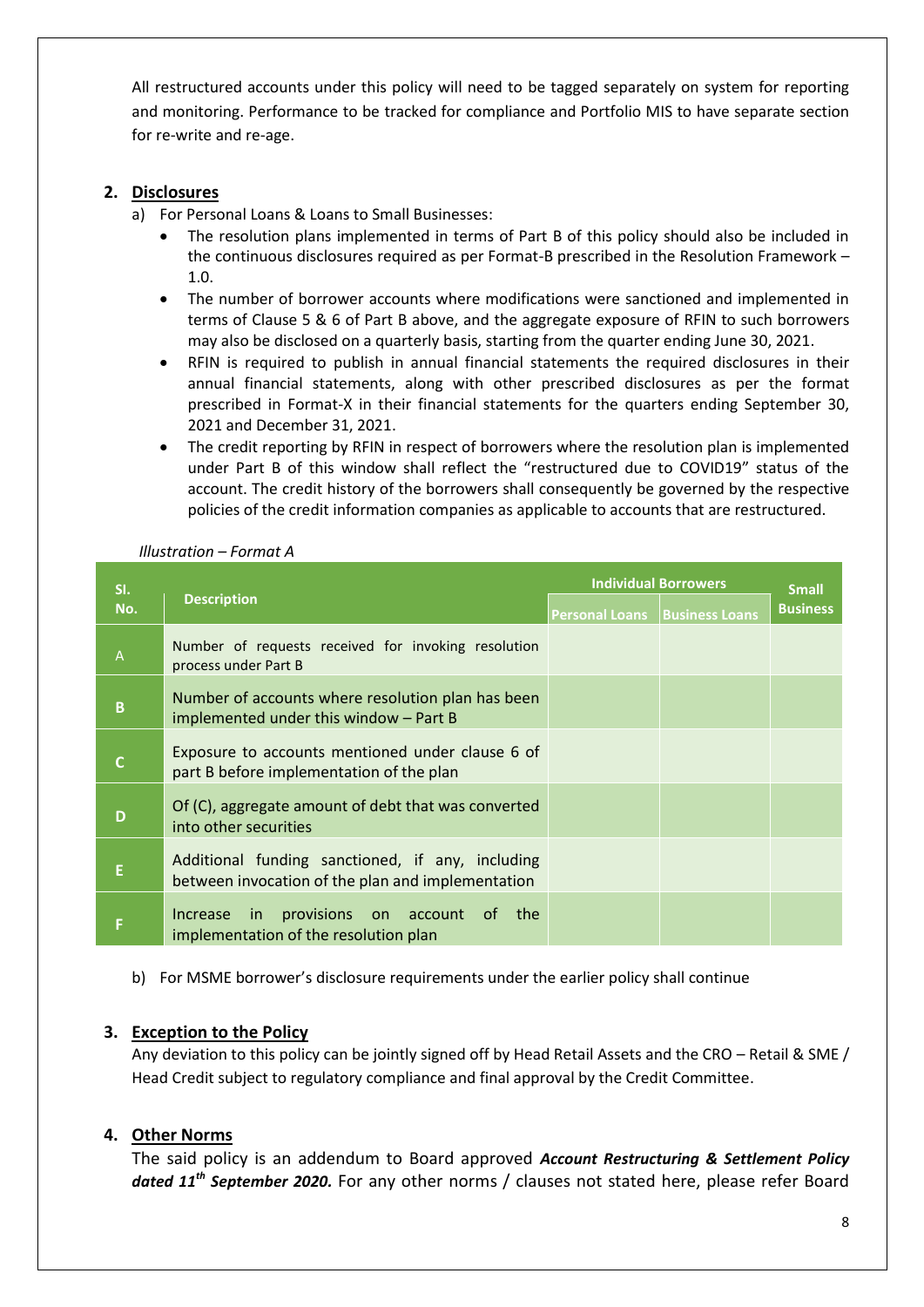approved policy on Board approved *Account Restructuring & Settlement Policy dated 11th September 2020.* 

#### **5. Policy Review**

The Board is responsible for the RFPL's overall process of implementation of restructuring. The Board shall, therefore, review and approve the Restructuring & Settlement Policy and any amendments thereto and ensure its smooth implementation after the approval of the Credit Committee and the shareholders of RFPL. Respective Business heads shall assist the Board in ensuring Compliance to the said guidelines.

#### **Annexures to RBI Circulars on Restructuring:**

| S.N            | <b>Circular Reference</b>                                                                                                                                                                                                                                | <b>Dated</b>                                              | <b>Document</b>                                                          | Comment, if any                                                                     |
|----------------|----------------------------------------------------------------------------------------------------------------------------------------------------------------------------------------------------------------------------------------------------------|-----------------------------------------------------------|--------------------------------------------------------------------------|-------------------------------------------------------------------------------------|
| $\mathbf{1}$   | RBI Master Direction- Non-Banking Financial<br>Company - Systemically Important Non-<br>Deposit taking Company and Deposit taking<br>Company (Reserve Bank) Directions, 2016<br>[RBI/DNBR/2016-17/45 Master Direction<br>DNBR. PD. 008/03.10.119/2016-17 | $17th$ Feb'<br>20                                         | RBI Circular dated -<br>170220.PDF                                       |                                                                                     |
| $\overline{2}$ | notification<br>DOR.No.BP.BC.47<br><b>RBI</b><br>21.04.048 / 2020-21 and DOR.No.BP.BC.71 /<br>21.04.048 / 2019-20.                                                                                                                                       | 27 <sup>th</sup><br>Mar'20<br>823 <sup>rd</sup><br>May 20 | RBI Circular dated -<br>270320.PDF<br>RBI Circular dated -<br>230520.PDF |                                                                                     |
| $\overline{3}$ | vide Circular - RBI/2020-21/16<br><b>RBI</b><br>$\mathbf{r}$<br>DOR.No.BP.BC/3/21.04.048/2020-21                                                                                                                                                         | $\overline{6^{th}}$ Aug'<br>20                            | <b>RBI Circular 1 dated</b><br>$-060820.pdf$                             |                                                                                     |
| 4              | RBI circular on Micro, Small and Medium<br>Enterprises (MSME) sector - Restructuring<br>of<br>Advances<br>(DOR.No.BP.BC.34/21.04.048/2019-20)<br>dated February 11, 2020                                                                                 | 11 <sup>th</sup> Feb'<br>20                               | RBI Circular dated -<br>110220.PDF                                       | With reference to<br><b>MSME</b><br>with<br>exposure less than<br>equal to Rs 25 Cr |
| 5              | RBI/2015-16/101<br>DBR.No.BP.BC.2/21.04.048/2015-16<br>Master Circular - Prudential norms on<br>Income Recognition, Asset Classification and<br>Provisioning<br>Advances<br>pertaining<br>to<br>(Paragraph 17)                                           | $1st$ July<br>2015                                        | RBI Circular dated -<br>010715.PDF                                       |                                                                                     |